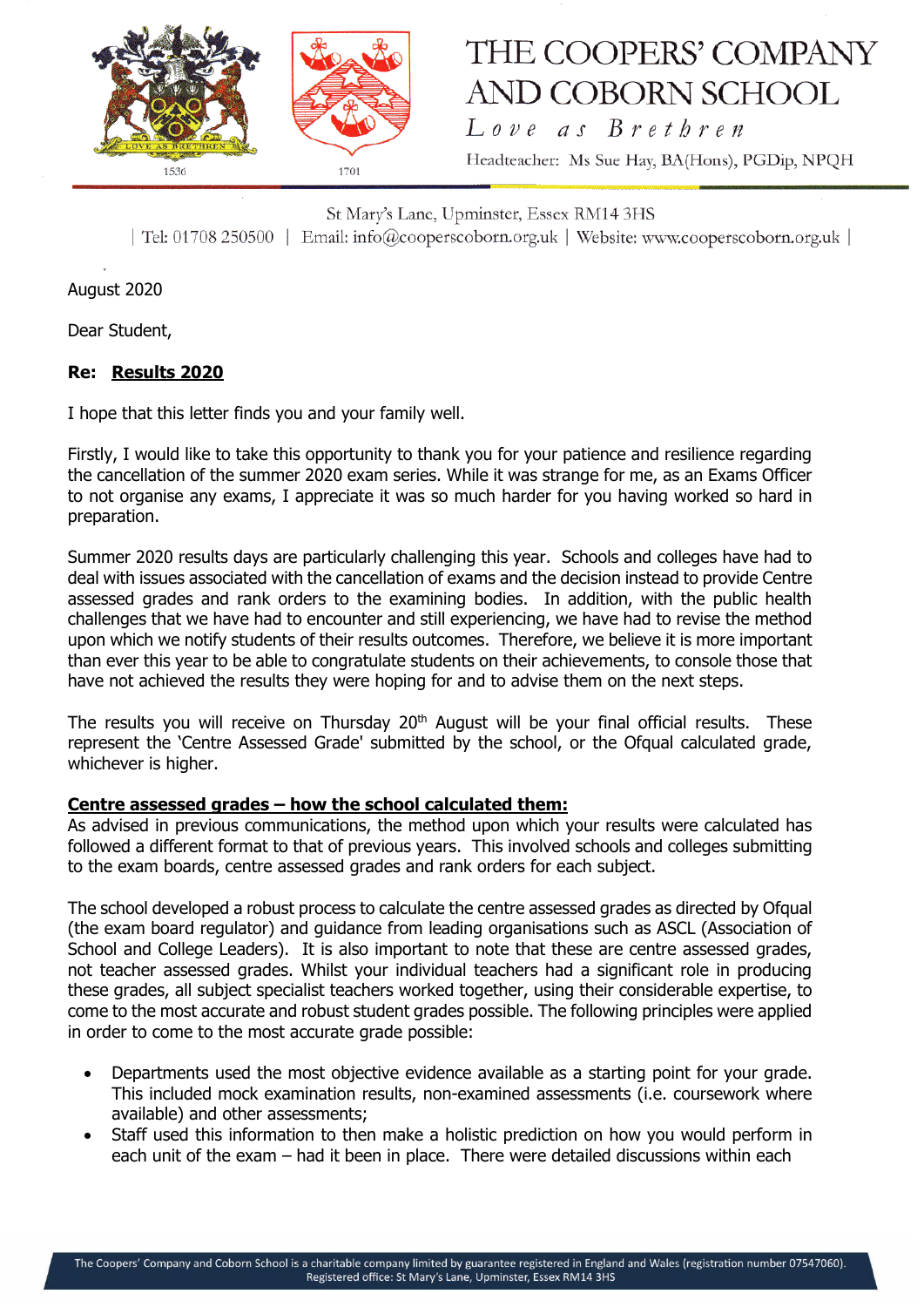department to come to this judgement and teachers took into account any special considerations or access arrangements that were applicable;

- These discussions produced a centre assessed grade for each student in every subject;
- A ranking list, within each grade in each subject, was then produced. This was again discussed at length in departments to ensure students were ranked correctly;
- $\bullet$  Ofqual directed that all grades should be moderated before being sent off based on the historic performance (i.e. grade distribution) of each subject and taking into account the prior attainment profile of the year group;
- This moderation was performed twice: once by the head of department and a second time by the senior leadership team. Departments were asked to look at their data again if results were not in line with the advice given by Ofqual;
- The results were then finally validated by the Head of Department and the Head of Centre (i.e. the Headteacher) before they were sent to the exam board.

### **What happens if I am unhappy with my result/s?**

By reading this letter, you will have received your Statement of Results and I hope you are happy with your grades however; you may be disappointed with some of the outcomes. We are here to help! Detailed below are various steps you can pursue when deciding what to do next:-

### **Talking to a senior member of staff**

If you believe that your results outcomes will have implications for the progress to the next stage of education or employment, senior members of staff will be available to answer any questions you may have. To facilitate this teacher-supported discussion, we ask that you complete the google form by clicking on the following link:-

#### <https://forms.gle/xaC7qdMaYC38UoYo6>

Within the body of this form, you will need to provide detailed information of what you require to enable members of senior staff to best answer your query. Please be as precise and as detailed as possible. If your parent / carer is requesting information on your behalf, please note that you will have to follow this up with an email from your school email account consenting to us discussing your results outcomes with the representative acting on your behalf.

Upon receipt of the form, we aim to respond to any enquiry within 72 working hours.

#### **Appeals**

Unfortunately, it is not possible to appeal your centre-assessed grade because you do not agree with it. As previously advised at the beginning of this letter, the school went through a rigorous process to finalise the centre assessed grades, which included moderation as guided by Ofqual. The exams regulator has stated that no one is in a better position to judge you on your performance than your teachers. Therefore, there can be no appeal on this basis.

The only grounds for appeal are currently as follows:

- **Admin calculation error** the school has checked all entries and has not found any errors;
- **Bias / discrimination** if there has been significant bias / discrimination by the school when producing your grades this could be a basis for an appeal. You would have to have significant evidence of this and the school will then conduct an internal review. Ofqual believe these types of appeal will be very rare and should be considered serious accusations.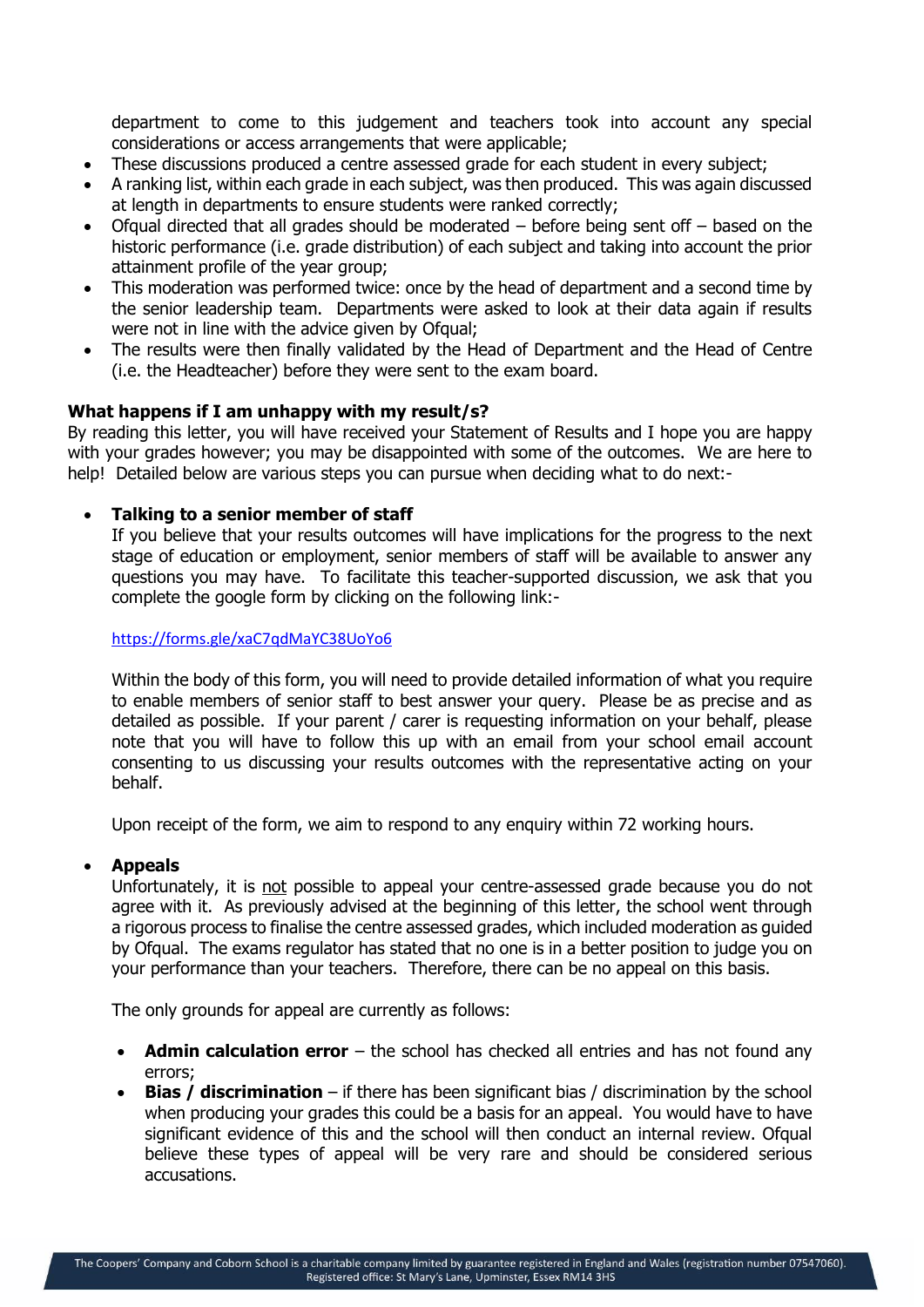# **Autumn 2020 exam series**

In normal circumstances, any student who wishes to re-sit a qualification/s in order to improve their grade/s can do so during the summer exam series and this service will still be available. However, you will be aware that Ofqual and the exam boards have agreed to host an additional exam series in the autumn term. Exam boards have agreed, to offer a full suite of subjects, but grades will be based on exam performance alone, with no non-examined assessment (NEA). The timetable will run as follows:-

- $\triangleright$  A-level examinations start on Monday 5<sup>th</sup> October and finish on Friday 23<sup>rd</sup> October;
- $\triangleright$  GCSE examinations start on Monday 2<sup>nd</sup> November and finish on Monday 23<sup>rd</sup> November.

Regardless of your post-16 options, the school would like to offer the opportunity to any student to sit exams during the autumn series, if you are unhappy with the results you have received. As a general principle, we would advise students who are continuing their studies strongly against sitting exams in autumn. In light of the time missed during the 2019/20 academic year and possibility of further disruption in 2020/21, it will be important for students to concentrate their efforts fully on their ongoing studies.

If you are considering entry in the autumn series, please be mindful of the following:-

- 1. You are not required to sit all subjects that you were previously entered in for during the summer 2020 exam series; only those subject/s that you are unhappy with the grade/s and feel that you could improve your result if you sat the exam;
- 2. Entry to these exams will only be available to students in subjects for which they were entered in the summer 2020 exam season;
- 3. You will be required to independently study the subject/s you wish to be entered for;
- 4. Grades awarded will solely be based on exam papers and will not take into account any non-examined assessments that you have previously completed for a subject, as this may have formed as evidence when calculating your centre assessed grade;
- 5. For subjects with tiers of entry, please stipulate which tier you wish to be entered in for;
- 6. Please look at the exam timetable that has been placed on the exams section of the school website and ensure you are available on the date/s your exam/s are scheduled as dates and times cannot be changed;
- 7. Results will not be available until:
	- $\triangleright$  GCSE (English Language and Mathematics only) 14<sup>th</sup> January 2021;
	- $\triangleright$  GCSE (all remaining subjects) 11<sup>th</sup> February 2021.

If this is an avenue you wish to pursue can I please ask that you complete the google form by clicking on the following link:-

#### <https://forms.gle/ixuYZbWbwH8LUJn39>

Please be advised that the deadline to complete and submit your form and payment is:

**GCSE** – Friday  $4<sup>th</sup>$  September 2020.

Any requests received after this date will result in either your entry requirements not being processed or incurring late fees.

If you are interested in re-sitting any of your subject qualifications but feel that entry in the Autumn series is too soon, as mentioned previously, you can may wish to consider entry in the summer 2021 exam series. The school's exams office will be processing exam entry